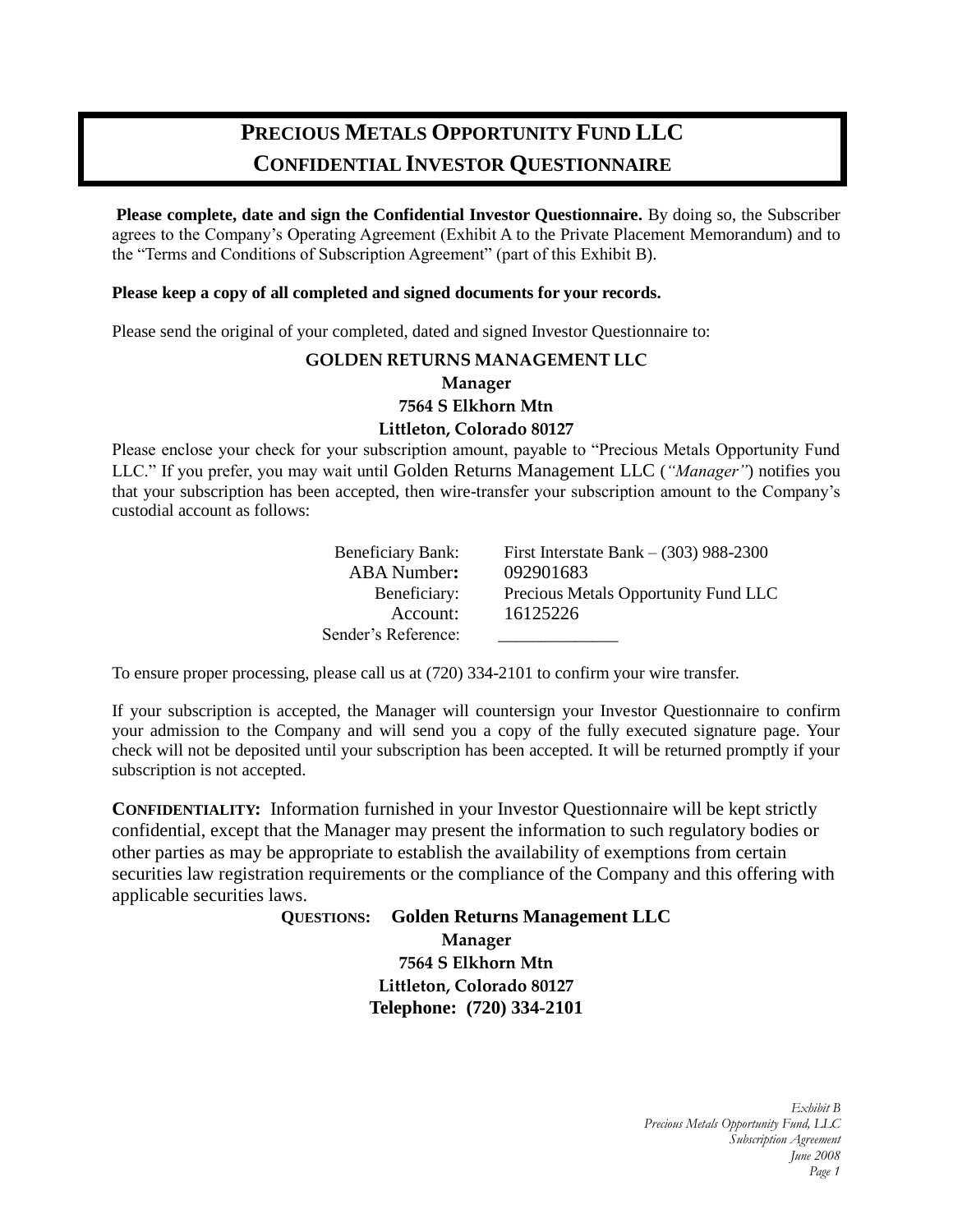# **PRECIOUS METALS OPPORTUNITY FUND LLC SUBSCRIPTION INSTRUCTIONS**

**Please complete, date and sign the Confidential Investor Questionnaire.** By doing so, the Subscriber agrees to the Company's Operating Agreement (Exhibit A to the Private Placement Memorandum) and to the "Terms and Conditions of Subscription Agreement" (part of this Exhibit B).

#### **Please keep a copy of all completed and signed documents for your records.**

Please send the original of your completed, dated and signed Investor Questionnaire to:

# **GOLDEN RETURNS MANAGEMENT LLC**

**Manager 7564 S Elkhorn Mtn Littleton, Colorado 80127**

Please enclose your check for your subscription amount, payable to "Precious Metals Opportunity Fund LLC." If you prefer, you may wait until Golden Returns Management LLC (*"Manager"*) notifies you that your subscription has been accepted, then wire-transfer your subscription amount to the Company's custodial account as follows:

| <b>Beneficiary Bank:</b> | First Interstate Bank $-$ (303) 988-2300<br>215 Union Blvd., Ste 150 Lakewood, CO 80228 |
|--------------------------|-----------------------------------------------------------------------------------------|
| <b>ABA</b> Number:       | 092901683                                                                               |
| Beneficiary:             | Precious Metals Opportunity Fund LLC                                                    |
| Account:                 | 16125226                                                                                |

To ensure proper processing, please call us at (720) 334-2101 to confirm your wire transfer.

Sender's Reference:

subscription is not accepted.

If your subscription is accepted, the Manager will countersign your Investor Questionnaire to confirm your admission to the Company and will send you a copy of the fully executed signature page. Your check will not be deposited until your subscription has been accepted. It will be returned promptly if your

**CONFIDENTIALITY:** Information furnished in your Investor Questionnaire will be kept strictly confidential, except that the Manager may present the information to such regulatory bodies or other parties as may be appropriate to establish the availability of exemptions from certain securities law registration requirements or the compliance of the Company and this offering with applicable securities laws.

> **QUESTIONS: Golden Returns Management LLC Manager 7564 S Elkhorn Mtn Littleton, Colorado 80127**

**Telephone: (720) 334-2101**

{00527449 / 6}{00527449 *Exhibit B Precious Metals Opportunity Fund, LLC Subscription Agreement June 2008 Page 2*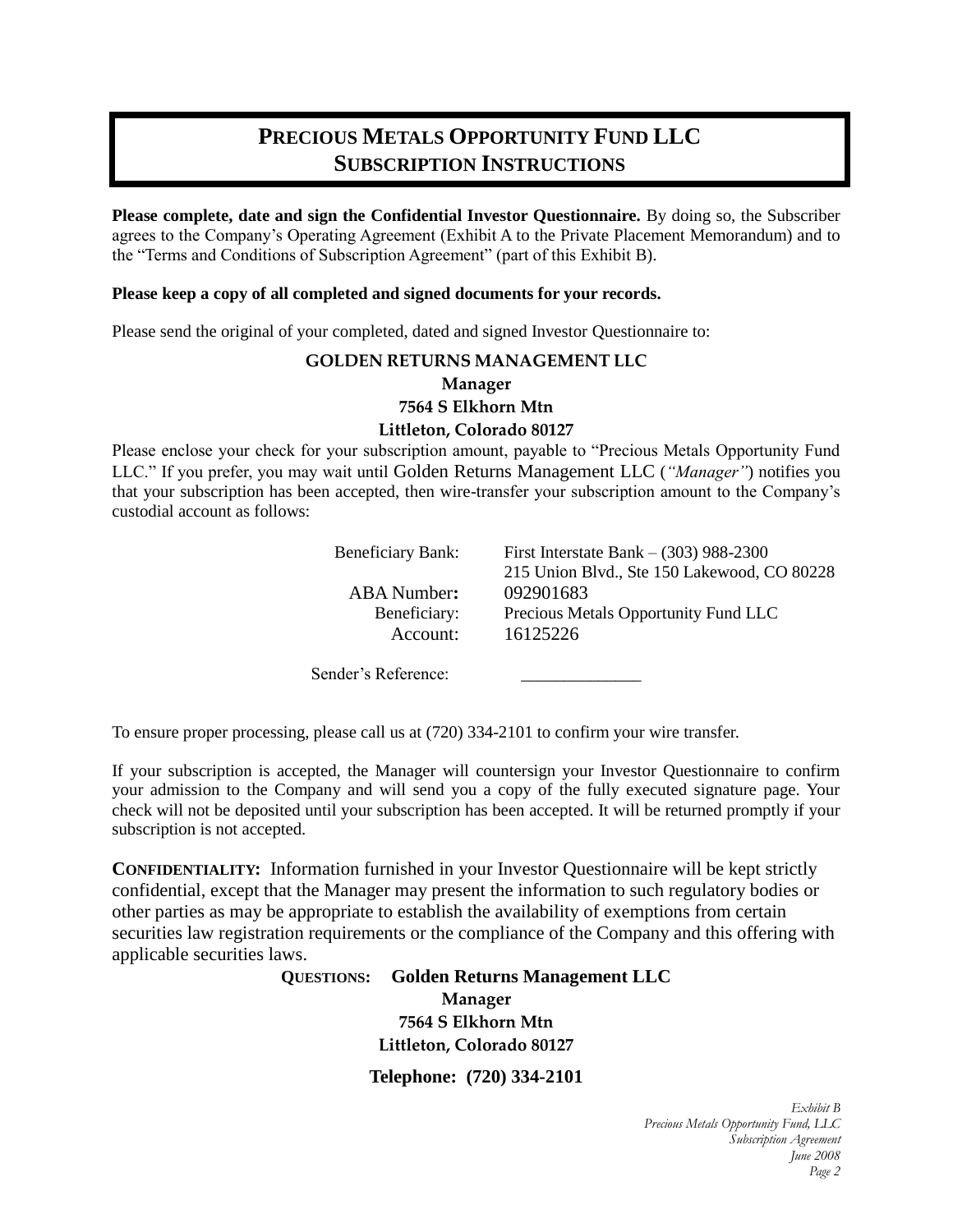# **PRECIOUS METALS OPPORTUNITY FUND LLC CONFIDENTIAL INVESTOR QUESTIONNAIRE**

Please provide information as to person or entity that is subscribing for an Interest ("*Subscriber*"). If you are completing this Questionnaire on behalf of a Subscriber other than yourself, *e.g.,* you are an officer of a corporation that is subscribing, except where the instructions specifically state otherwise, *e.g.*, where you are acting as a custodian for a minor, responses should be about the Subscriber, not you. If the Interest will be held by more than one person in joint tenancy or as tenants in common (as opposed to as community property), please provide all information for each joint Subscriber, using a copy of this Questionnaire.

If you have any doubt as to the meaning or implication of any of the terminology or the significance of any of the following questions, please contact Golden Returns Management LLC, 7564 S Elkhorn Mtn, Littleton, Colorado 80127. If the answer to any question is "None" or "Not Applicable," please so state.

#### **SUBSCRIBER INFORMATION**

#### **GENERAL INFORMATION:**

Subscriber's (and Custodian's, if applicable) Full Name: Subscriber's **SOCIAL SECURITY** or, if an entity, **TAXPAYER I.D. NO.**: \_\_\_\_\_\_\_\_\_\_\_\_\_\_\_\_\_\_\_\_\_\_ No Subscriber will be admitted without a Social Security or Taxpayer I.D. Number. Home Address: Home Phone: \_\_\_\_\_\_\_\_\_\_\_\_\_\_\_\_\_\_\_\_\_\_\_\_\_\_\_\_

**Business** 

Address: \_\_\_\_\_\_\_\_\_\_\_\_\_\_\_\_\_\_\_\_\_\_\_\_\_\_\_\_\_\_\_

Phone: \_\_\_\_\_\_\_\_\_\_\_\_\_\_\_\_\_\_\_\_\_\_\_\_\_\_\_\_

**Business** 

Business  $Fax:$ 

E-Mail

Marital Status (if applicable):

 $\Box$  Married  $\Box$  Single  $\Box$  Other

\_\_\_\_\_\_\_\_\_\_\_\_\_\_\_\_\_\_\_\_\_\_\_\_\_\_\_\_\_\_\_\_ \_\_\_\_\_\_\_\_\_\_\_\_\_\_\_\_\_\_\_\_\_\_\_\_\_\_\_\_\_\_\_\_

\_\_\_\_\_\_\_\_\_\_\_\_\_\_\_\_\_\_\_\_\_\_\_\_\_\_\_\_\_\_\_\_ \_\_\_\_\_\_\_\_\_\_\_\_\_\_\_\_\_\_\_\_\_\_\_\_\_\_\_\_\_\_\_\_

Address: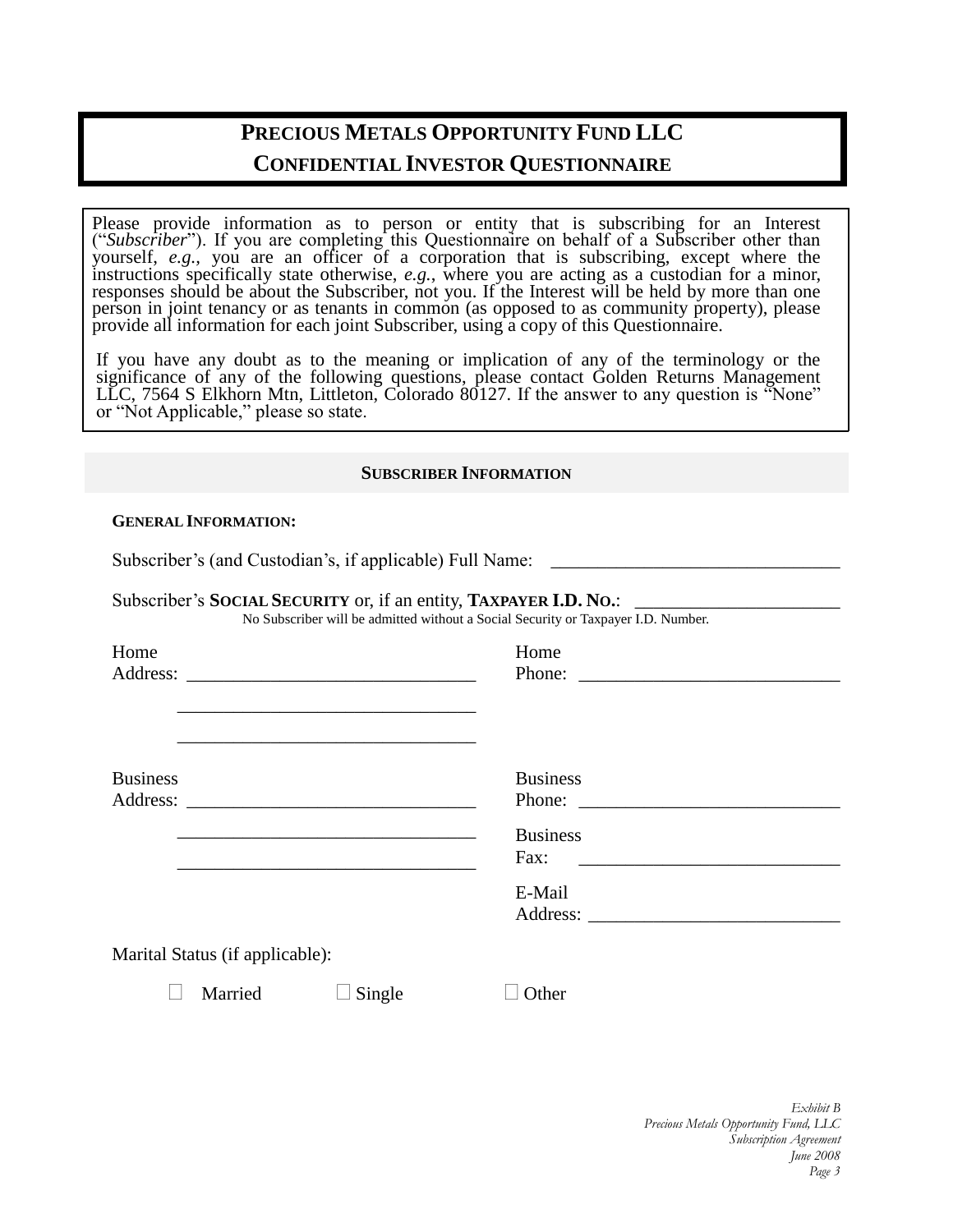State of principal residence:

If Subscriber is a minor and custodian's state of residence is different from Subscriber's, list minor's state of residence:

|                              | <b>SUBSCRIBER'S (OR CUSTODIAN'S) EDUCATION</b>     |                                                                                                                                                                                                                                                                                                                |                 |
|------------------------------|----------------------------------------------------|----------------------------------------------------------------------------------------------------------------------------------------------------------------------------------------------------------------------------------------------------------------------------------------------------------------|-----------------|
|                              | College/University                                 | Degree/Major                                                                                                                                                                                                                                                                                                   | Year            |
|                              |                                                    |                                                                                                                                                                                                                                                                                                                |                 |
|                              |                                                    |                                                                                                                                                                                                                                                                                                                |                 |
|                              | <b>SUBSCRIBER'S (or CUSTODIAN'S) EMPLOYMENT:</b>   |                                                                                                                                                                                                                                                                                                                |                 |
| Name and address of employer |                                                    |                                                                                                                                                                                                                                                                                                                |                 |
| Nature of employment         |                                                    |                                                                                                                                                                                                                                                                                                                |                 |
|                              |                                                    |                                                                                                                                                                                                                                                                                                                |                 |
|                              |                                                    | TYPE OF SUBSCRIBER OR PROPOSED FORM OF OWNERSHIP. Please check appropriate box:                                                                                                                                                                                                                                |                 |
|                              |                                                    | <i>Individual</i> . If Subscriber will hold the Interest jointly or as a tenant-in-common with another                                                                                                                                                                                                         | $\lambda$ , and |
|                              |                                                    | whether he or she is Subscriber's spouse: $\Box$ Spouse $\Box$ Other                                                                                                                                                                                                                                           |                 |
|                              |                                                    | $\Box$ Entities. If Subscriber is a corporation, trust, partnership, association or other entity, please<br>identify which type of entity, the jurisdiction under the laws of which Subscriber is organized<br>and existing, and the jurisdiction where Subscriber's principal place of business is located: _ |                 |
| Name:                        |                                                    | DUPLICATE REPORTS. If duplicate reports should be sent to an accountant, business manager, or other<br>Advisor, provide the following information for each person authorized to receive them:                                                                                                                  |                 |
| Address:                     |                                                    |                                                                                                                                                                                                                                                                                                                |                 |
| Telephone:                   | <u> 1989 - Johann Barn, amerikansk politiker (</u> | Email:                                                                                                                                                                                                                                                                                                         |                 |
|                              |                                                    |                                                                                                                                                                                                                                                                                                                |                 |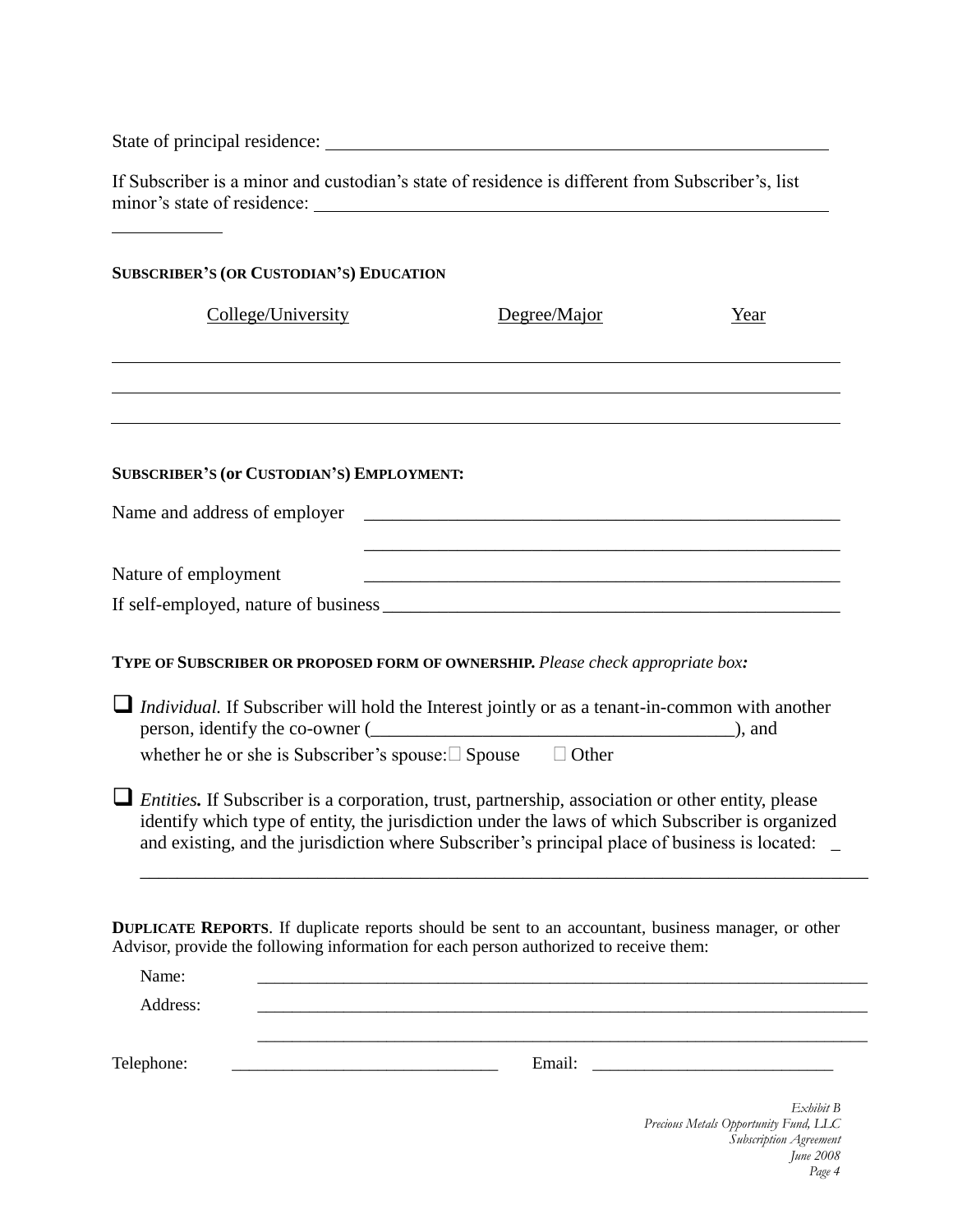## **SUBSCRIBER'S (or CUSTODIAN'S) INVESTMENT BACKGROUND AND OBJECTIVES**

### **INVESTMENT EXPERIENCE**

| Approximate number of years Subscriber (or Custodian) has been investing: |  | vears |
|---------------------------------------------------------------------------|--|-------|
| Approximate current investment portfolio value: \$                        |  |       |

| Please check frequency of Subscriber's<br>(or custodian's) investments in:                                                                                           | Often  | Occasionally | Seldom | <b>Never</b> |
|----------------------------------------------------------------------------------------------------------------------------------------------------------------------|--------|--------------|--------|--------------|
| Real estate, other than principal residence (directly or<br>through Memberships or other entities managed by<br>others)                                              | П      |              |        |              |
| Tax shelter programs (real estate, leasing, oil and gas,<br>cattle breeding)                                                                                         |        |              |        |              |
| Marketable securities (stocks, bonds, debentures,<br>notes)                                                                                                          | П      |              |        |              |
| Commodity futures                                                                                                                                                    | П      |              |        |              |
| Speculative or venture capital investments                                                                                                                           |        |              |        |              |
| Other private investment funds, including hedge<br>funds, commodity pools and private equity funds                                                                   | $\Box$ |              |        |              |
| <b>OTHER EXPERIENCE OF SUBSCRIBER</b>                                                                                                                                |        |              |        |              |
| Other positions/background related to financial,<br>business, accounting, economics, taxation or<br>investment matters that demonstrate investment<br>sophistication |        |              |        |              |
| <b>INVESTMENT OBJECTIVES (SUBSCRIBER, NOT CUSTODIAN)</b>                                                                                                             |        |              |        |              |

Order of **investment objectives** of Subscriber (or of minor(s), *not* custodian): Number preferences from 1 (most preferred) to 3 (least preferred). *Reminder:* this investment is most appropriate for persons seeking capital appreciation.

Capital appreciation: \_\_\_\_\_\_\_\_

Current income: \_\_\_\_\_\_\_

Liquidity: \_\_\_\_\_\_\_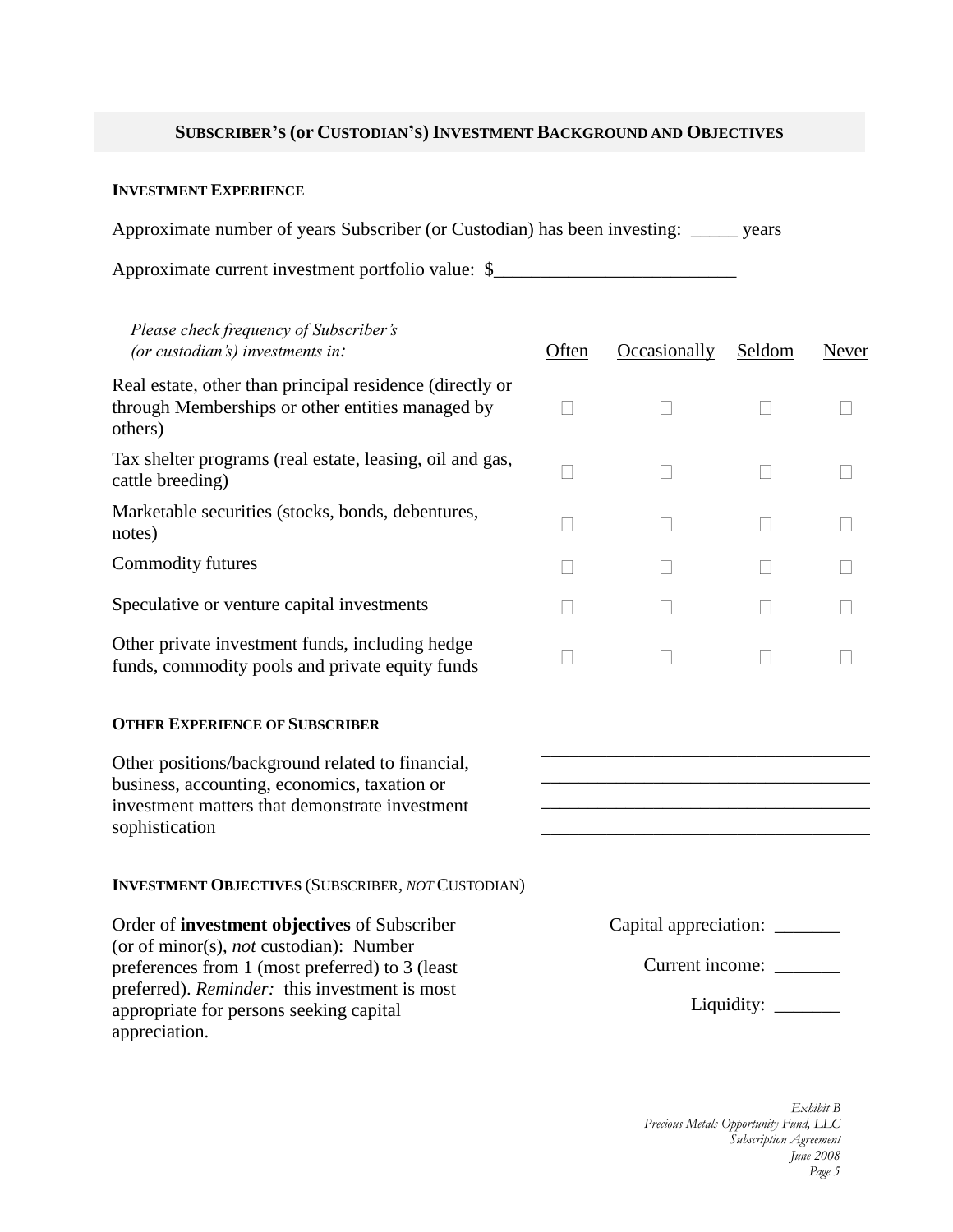## **FINANCIAL QUALIFICATIONS**

Each Subscriber must be an "Accredited Investor" within the meaning of the Securities Act of 1933 (*"Securities Act"*) *and* must meet certain other financial qualifications. *Please check all boxes below that describe Subscriber*. If Subscriber is a custodian acting for one or more minors, responses below should apply to each minor, *not* to the custodian.

**I N D I V I D U A L S Individual with \$1.5 <sup>M</sup>ILLION NET WORTH.** A natural person whose individual net worth, or joint net worth with his or her spouse, exceeds \$1.5 million **INDIVIDUAL WITH SPECIFIED ANNUAL <b>INCOME**. A natural person (not an entity) who: (i) in each of the preceding two years had individual income in excess of \$200,000 or had joint income with his or her spouse in excess of \$300,000; *AND* (ii) has a reasonable expectation of reaching the same income level in the current year. **T R U S T S <sup>R</sup>EVOCABLE TRUST**. A trust that is revocable by its grantors and *each* of whose grantors: (i) is a natural person whose individual net worth, or joint net worth with spouse, exceeds \$1.5 million; or (ii) has assets under the Manager's management (including investments by such grantor in the Company) of at least \$750,000; *OR* **<sup>I</sup>RREVOCABLE TRUST.** A trust (*other than* an employee benefit plan) that: (i) is not revocable by its grantor(s); *AND* (ii) has at least \$5 million of assets, *AND* (iii) was not formed to acquire an Interest; *AND* (iv) is directed by a person who has enough knowledge and experience in financial and business matters to be capable of evaluating the merits and risks of an investment in the Company; *OR* **B E N E F I T P L A N S <sup>I</sup>NVESTMENT RETIREMENT ACCOUNT ("IRA") OR SIMILAR BENEFIT PLAN**. An IRA, Keogh or similar benefit plan that covers only a natural person: (i) who has a net worth of at least \$1.5 million; *OR* **<sup>P</sup>ARTICIPANT-DIRECTED EMPLOYEE BENEFIT PLAN ACCOUNT.** A participant-directed employee benefit plan, *e.g.*, many 401(k) plans, investing at the direction of and for the account of a participant who has a net worth of at least \$1.5 million; *OR* **OTHER ERISA PLAN.** An employee benefit plan within the meaning of Title I of the Employment Retirement Investment Security Act of 1974 (*"ERISA"*) (*other than* a participant-directed plan) or a plan established and maintained by a state, its political subdivisions, or any agency or instrumentality of a state or its political subdivisions, for the benefit of its employees, if such plan has a net worth of at least \$1.5 million *and* has total assets of at least \$5 million; *OR,* if an ERISA plan (*i.e.*, not a government plan), the decision to purchase an Interest is being made by a bank, registered investment adviser, savings and loan association or insurance company.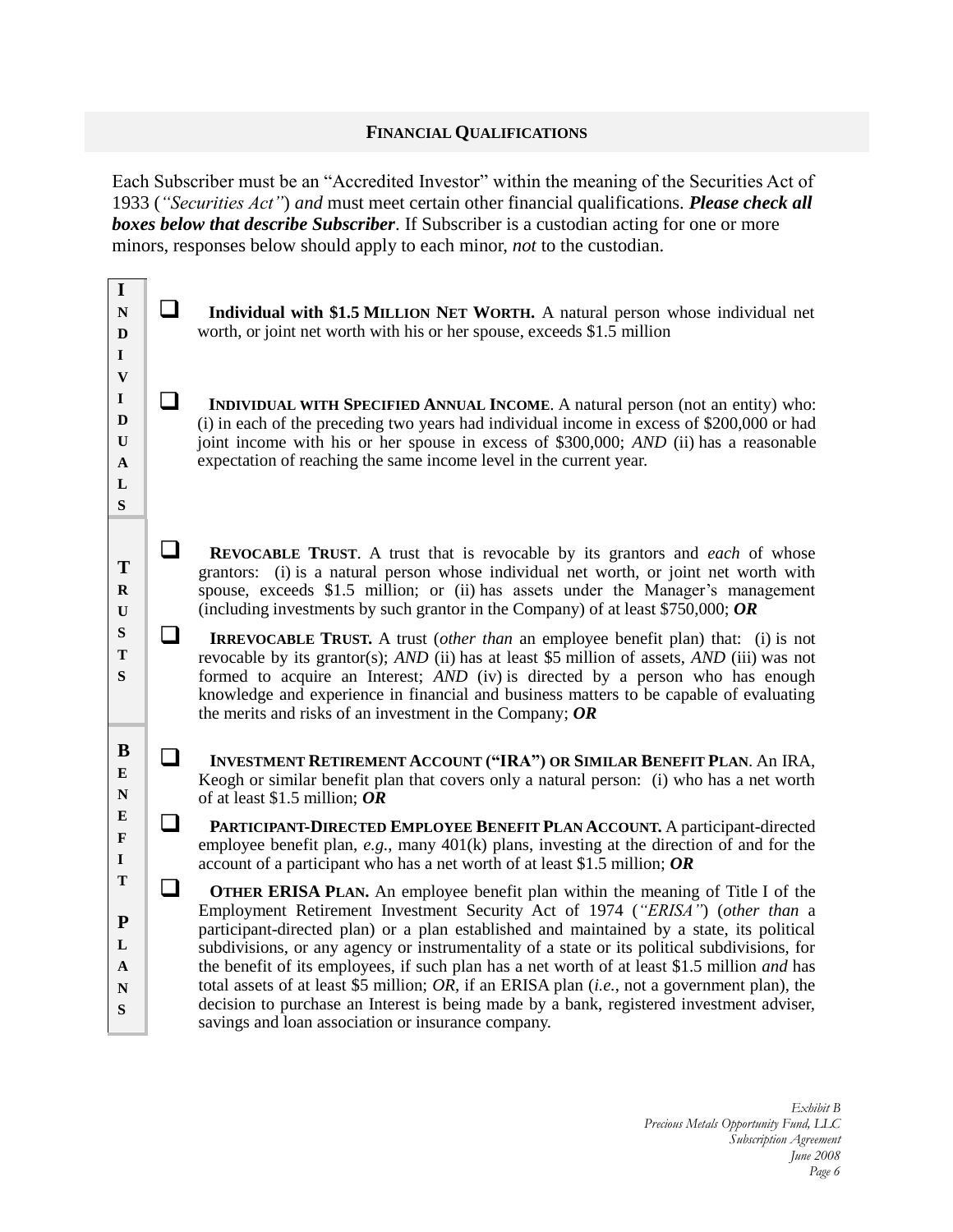**CORPORATIONS OR MEMBERSHIPS.** A corporation, Membership or similar entity that has at least \$5 million of assets; *AND* was not formed for the specific purpose of acquiring an Interest; *OR*

**C O R P O R A T I O N S / E N T I T I E S**

**NON-PROFIT ENTITY.** An organization described in Section  $501(c)(3)$  of the Internal Revenue Code (*"Code"* or *"IRC"*) with total assets in excess of \$5 million (including endowment, annuity and life income funds), as shown by the organization's most recent audited financial statements; *OR*

**ENTITY OWNED ENTIRELY BY ACCREDITED INVESTORS.** A corporation, partnership or similar entity *each* of whose equity owners is either a natural person whose individual net worth, or joint net worth with his or her spouse, exceeds \$1.5 million or an entity each of whose equity owners meets this test; *OR*

 **<sup>O</sup>THER INSTITUTIONAL INVESTOR** (*check one*). Any of the following entities*:*   $\Box$  A bank, as defined in Securities Act Section 3(2) (whether acting for its own account or in a fiduciary capacity);  $\Box$  a savings and loan association or similar institution, as defined in Securities Act Section  $3(a)(5)(A)$  (whether acting for its own account or in a fiduciary capacity);  $\Box$  a broker-dealer registered under the Securities Exchange Act of 1934 (*"Exchange Act"*);  $\Box$  an insurance company, as defined in Securities Act Section 2(13);  $\Box$  an investment company registered under the Investment Company Act of 1940 (*"Investment Company Act"*);  $\Box$  a "business development company," as defined in Investment Company Act Section 2(a)(48);  $\Box$  a small business investment company licensed under Section 301(c) or (d) of the Small Business Investment Act of 1958, or  $\Box$  a "private business development company" as defined in Section 202(a)(22) of the Investment advisers Act of 1940 (*"Advisers Act"*).

### **INFORMATION ABOUT CERTAIN REGULATED ENTITIES**

#### **EMPLOYEE BENEFIT PLANS**

- **T Yes**  $\Box$  **No** Subscriber is an "employee benefit plan" as defined in ERISA Section 3(3) (whether or not the plan is subject to ERISA), or a plan as described in Code Section 4975(e)(1).
- **T** Yes **No** Subscriber has a class of equity interests that is 25%-owned by one or more such plans.

#### **CERTAIN INVESTMENT COMPANIES**

**Yes No** Subscriber is a "private investment company," *i.e.*, an entity that would be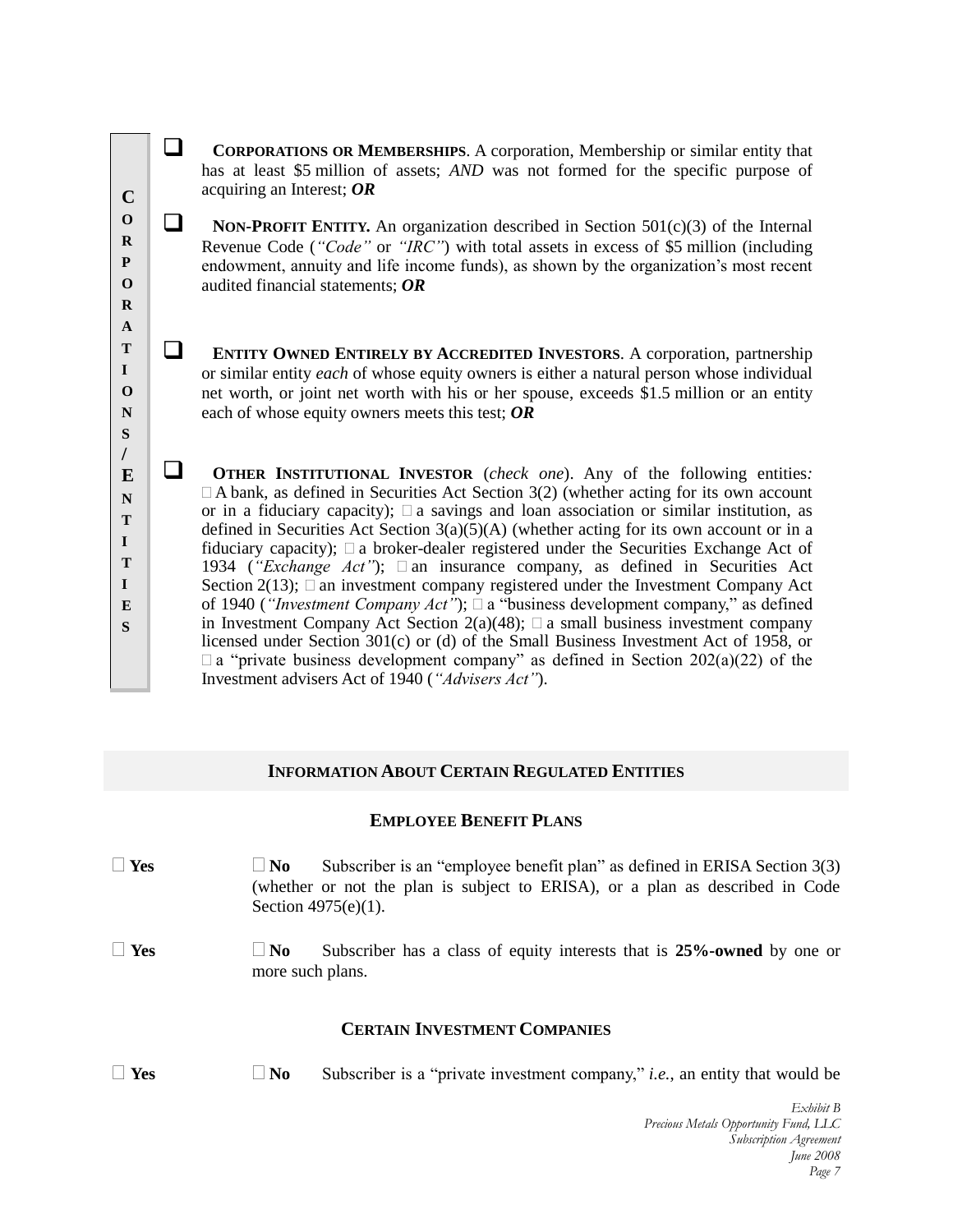an "investment company" under the Investment Company Act but for an exclusion under either Investment Company Act Sections  $3(c)(1)$  or (7). Generally, under those sections, a company that is not making (or presently proposing to make) a public offering of its securities, *and* [Section 3(c)(1)] whose outstanding securities (other than its short-term paper) are beneficially owned by not more than 100 persons *or* [Section 3(c)(7)] whose outstanding securities are owned exclusively by persons who, at the time of the purchase, are "qualified purchasers" as defined in Investment Company Act Section  $2(a)(51)$ —generally, individuals who own at least \$5 million in "investments" and entities that own at least \$25 million in "investments"—are excluded from the definition of "investment company."

If Subscriber answered "Yes" to the preceding question, Subscriber represents and warrants that set forth in the blank below is the number of persons who "beneficially own" outstanding securities of Subscriber (other than its short term paper) within the meaning of Investment Company Act Section 3(c)(1). Subscriber will advise the Manager as soon as practicable after becoming aware of any change in that number.

*Number of Beneficial Owners:* 

# **NATURAL PERSONS; CERTAIN TRUSTS**

Provide the following information as to each natural person who will have a "*Beneficial Interest*<sup>2</sup>" in the Interest. If Subscriber is a *revocable* trust, provide the information as to each grantor (trustor) of the trust.

*Employment and Business Connections.* Provide a complete description of Subscriber's current employment and corporate directorships.

\_\_\_\_\_\_\_\_\_\_\_\_\_\_\_\_\_\_\_\_\_\_\_\_\_\_\_\_\_\_\_\_\_\_\_\_\_\_\_\_\_\_\_\_\_\_\_\_\_\_\_\_\_\_\_\_\_\_\_\_\_\_\_\_\_\_\_\_\_\_\_\_\_\_\_\_\_\_

\_\_\_\_\_\_\_\_\_\_\_\_\_\_\_\_\_\_\_\_\_\_\_\_\_\_\_\_\_\_\_\_\_\_\_\_\_\_\_\_\_\_\_\_\_\_\_\_\_\_\_\_\_\_\_\_\_\_\_\_\_\_\_\_\_\_\_\_\_\_\_\_\_\_\_\_\_\_

"Beneficial interest" means every type of direct financial interest in the Interest being subscribed.

 $\frac{1}{2}$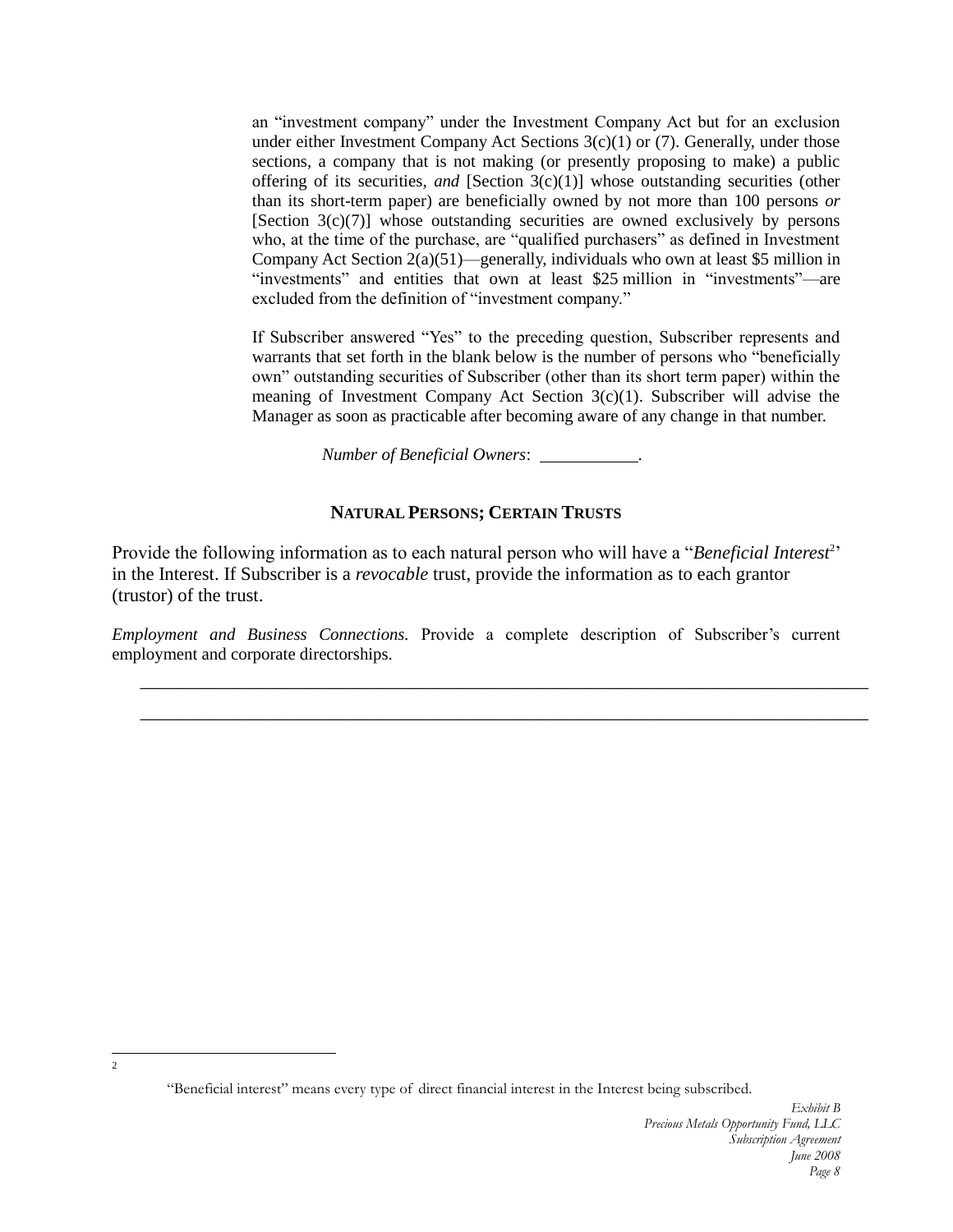*Restricted Characteristics.* Check each of the following that describes Subscriber.

| A Member of FINRA or a non-member broker-dealer ("broker-dealer"). |  |
|--------------------------------------------------------------------|--|
|--------------------------------------------------------------------|--|

- $\Box$  An officer, director, manager, employee or agent of a broker-dealer or a person associated<sup>3</sup> with a broker-dealer.<sup>4</sup>
- $\Box$  An individual who directly or indirectly owns equity securities, or has contributed to the capital, of a broker-dealer *other than* a broker-dealer that is engaged solely in the purchase or sale of either investment company/variable contracts securities or direct participation program securities.

*If* this box is checked "Yes,"

What percentage of any class of outstanding equity securities of that broker-dealer does Subscriber own? Subscriber own?

What percentage of the capital of that broker-dealer did Subscriber contribute? \_\_\_\_\_\_\_\_%

Are the securities of that broker-dealer traded on a national securities exchange or in the Nasdaq system? **Yes No** 

\_\_\_\_\_\_\_\_\_\_\_\_\_\_\_\_\_\_\_\_\_\_\_\_\_\_\_\_\_\_\_\_\_\_\_\_\_\_\_\_\_\_\_\_\_\_\_\_\_\_\_\_\_\_\_\_\_\_\_\_\_\_\_\_\_\_\_\_\_\_\_\_\_\_\_\_\_

If the answer to question (3) is "No," what is the name of the broker-dealer?

 $\Box$  A member of the Immediate Family<sup>6</sup> of a person described in any of the preceding three items. If this box is checked, please provide the following information about the extent to which the broker-dealer or associated person contributes to the support of Subscriber.

 $\Box$  He or she contributes directly or indirectly to Subscriber's support to a material extent;

 $\Box$  He or she contributes directly or indirectly to Subscriber's support but not to a material extent. Provide the name of the broker-dealer with which the contributing person is associated: ; or

 $\Box$  He or she does *not* contribute directly or indirectly to Subscriber's support.

 $\overline{3}$ <sup>3</sup> A "person associated with" a broker-dealer is any sole proprietor, general or Member, officer, director, or branch manager of any broker-dealer (or any natural person occupying a similar status or performing similar functions), or any natural person engaged in the investment banking or securities business of a Member who directly *or indirectly* controls or is controlled by a broker-dealer (for example, any employee), whether or not registered as a representative with the FINRA or exempt from registration.

<sup>4</sup> Persons in certain limited registration categories are not considered "restricted" under the Interpretation. If you check this box, but believe you are not "restricted," please contact the Managers.

<sup>5</sup> If Subscriber's interest in a broker-dealer is through an intermediary entity, such as a partnership or corporation, then in determining percentage ownership or capital contribution multiply Subscriber's interest in that intermediary by the intermediary's interest in the broker-dealer.

<sup>6</sup> "Immediate Family" of a person includes parents, parents-in-law, husbands, wives, brothers or sisters, brothersor sisters-in-law, sons- or daughters-in-law, and children, *plus* anyone else who is supported, directly or indirectly, by the person.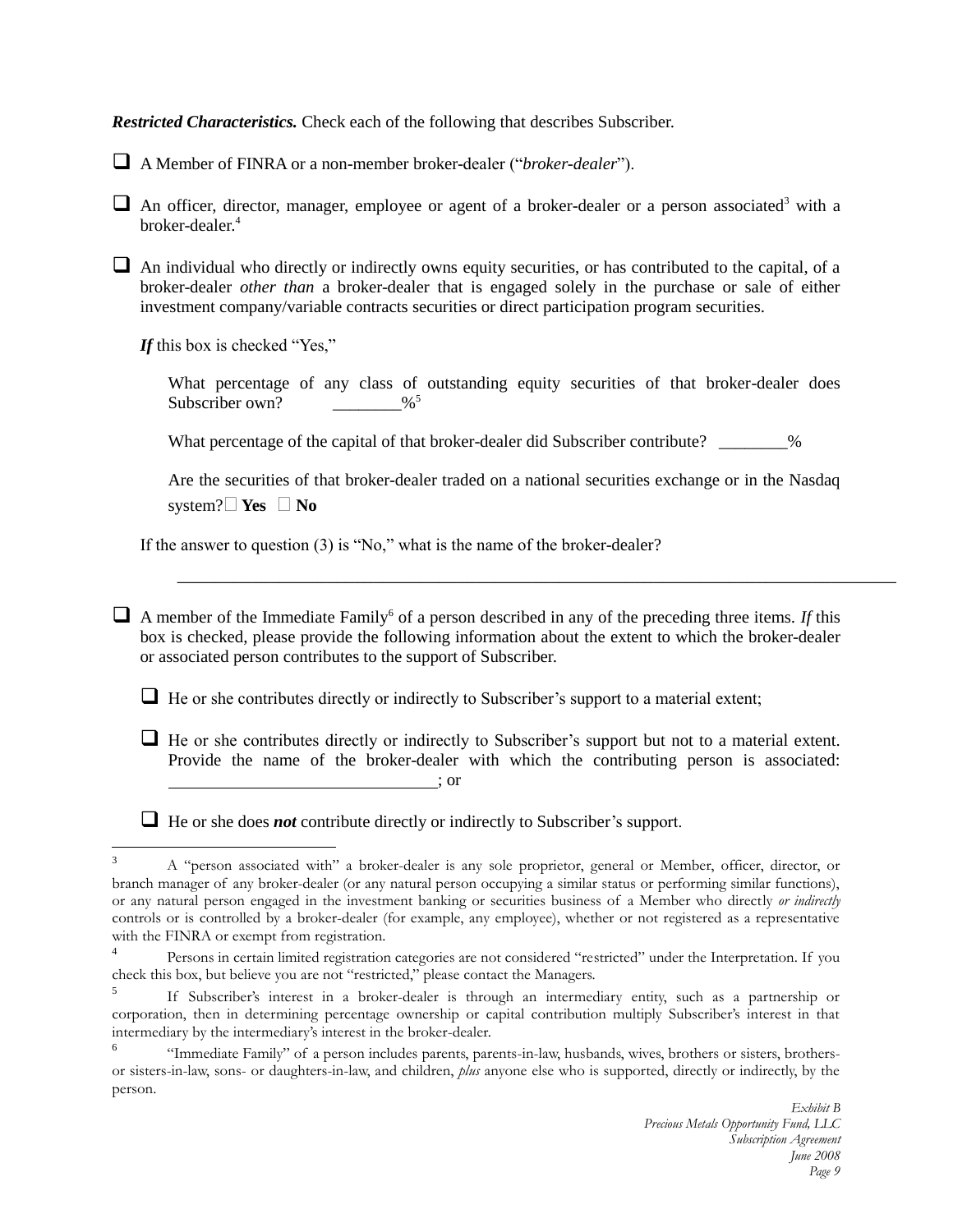$\Box$  A finder in respect of any public offering of securities, a person who is acting in a fiduciary capacity, *e.g.,* an attorney, accountant or financial consultant, to a managing underwriter of any public offering of securities, or any person who is supported directly or indirectly, to a material extent, by any such person.

 A senior officer of a bank, savings and loan institution, insurance company, investment company, investment **advisory** firm or any other institutional-type account, domestic or foreign (including a hedge fund, an investment Membership or corporation, or an investment club—referred to as an "Institution"), or a member of the Immediate Family of such a person.

 Employed in the securities department of, or an employee or other person who may influence or whose activities directly or indirectly involve or are related to the function of buying or selling securities for, an "Institution," or a member of the Immediate Family of such a person.

*OR*

*None* of the foregoing applies to Subscriber.

### **CORPORATIONS, MEMBERSHIPS, OTHER ENTITIES**

Provide the following information as to each partnership, corporation, limited liability company, trust or other entity<sup>7</sup> that will have a beneficial interest (*see* definition) in the Interest.

### **Relationship to Broker-Dealer.**

Is Subscriber a manager of a Member (*see* definition) of FINRA or a non-member broker-dealer (a "*broker-dealer*")?

 $\Box$  **Yes**  $\Box$  **No** 

Does Subscriber otherwise actively participate in or control the business of such a broker-dealer?

 $\Box$  **Yes**  $\Box$  **No** 

Does Subscriber otherwise own equity securities, or has it contributed to the capital, of a broker-dealer *other* than a broker-dealer that is engaged solely in the purchase or sale of either investment company/variable contracts securities or direct participation program securities?

 $\Box$  **Yes**  $\Box$  **No** 

If "Yes,"

What percentage of any class of outstanding equity securities of that broker-dealer does Subscriber own?  $\frac{\%}{8}$ Subscriber own?

<sup>-&</sup>lt;br>7 Includes foundations, endowments and organizations described in IRC Section 501(c)(3).

<sup>8</sup> If Subscriber's interest in a broker-dealer is through an intermediary entity, such as a partnership or corporation, then in determining percentage ownership or capital contribution multiply Subscriber's interest in that intermediary by the intermediary's interest in the broker-dealer.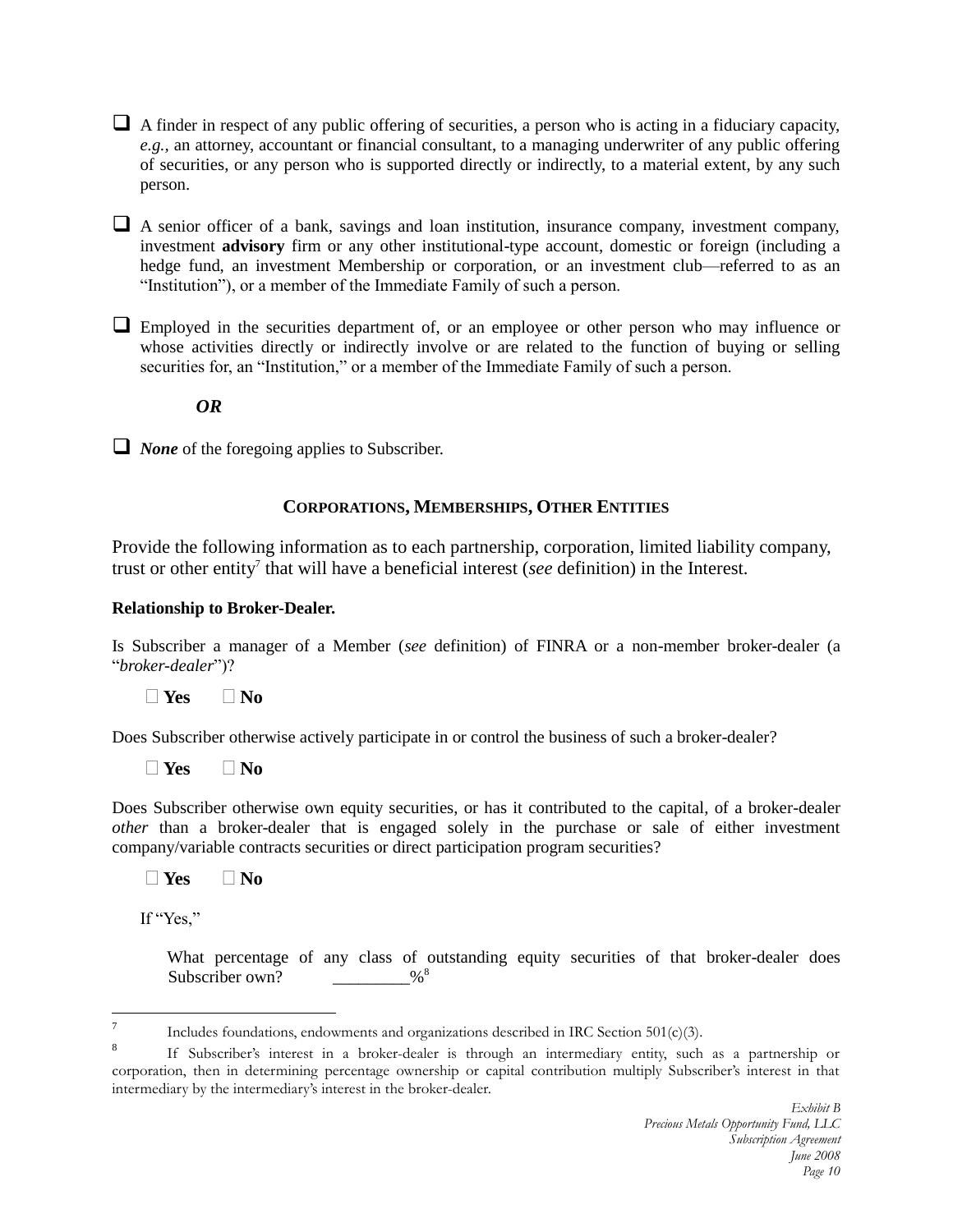What percentage of the capital of that broker-dealer did Subscriber contribute?  $\%$ 

|                       |           | Are the securities of that broker-dealer traded on a national securities exchange or in the Nasdaq |  |
|-----------------------|-----------|----------------------------------------------------------------------------------------------------|--|
| system? $\square$ Yes | $\Box$ No |                                                                                                    |  |

If the answer to question (3) is "No," what is the name of the broker-dealer?

*Investment Entities.* Is Subscriber an investment partnership (general or limited), corporation, investment club or other, similar organization of which a principal activity is investing or trading in securities (an "*Investment Entity*")?

\_\_\_\_\_\_\_\_\_\_\_\_\_\_\_\_\_\_\_\_\_\_\_\_\_\_\_\_\_\_\_\_\_\_\_\_\_\_\_\_\_\_\_\_\_\_\_\_\_\_\_\_\_\_\_\_\_\_\_\_\_\_\_\_\_\_\_\_\_\_\_\_\_\_\_\_\_\_

 $\Box$  **Yes**  $\Box$  **No** 

If "Yes,"

Has Subscriber provided the Company with a letter of representation from Subscriber's counsel or accountant relating to the persons with Beneficial Interests in Subscriber, *or* as to Subscriber's status as a "foreign investment company," that satisfies the requirements set forth in FINRA's "Free-Riding and Withholding" Interpretation under the section thereof entitled "Investment Memberships and Corporations."

 $\Box$  **Yes**  $\Box$  **No** 

*Employee Benefit Trusts.* If Subscriber is an employee benefit trust, provide the following information:

Types of business(es) in which the sponsor of the employee benefit plan pursuant to which Subscriber was formed or is maintained ("*Sponsor*") is engaged:

 $\Box$  The Sponsor is a broker-dealer or owns a controlling interest in a broker-dealer.

 $\Box$  The Sponsor is engaged in "financial services activities," as or through ownership of one of the following:  $\Box$  an investment adviser;  $\Box$  a bank;  $\Box$  an insurance company;  $\Box$  an investment company; or  $\Box$  other financial services company.

The Sponsor is *not* engaged in the investment or financial services industry.

Was the Subscriber formed primarily to provide benefits to the following types of persons?

 $\Box$  Persons associated with a broker-dealer or members of their Immediate Families.

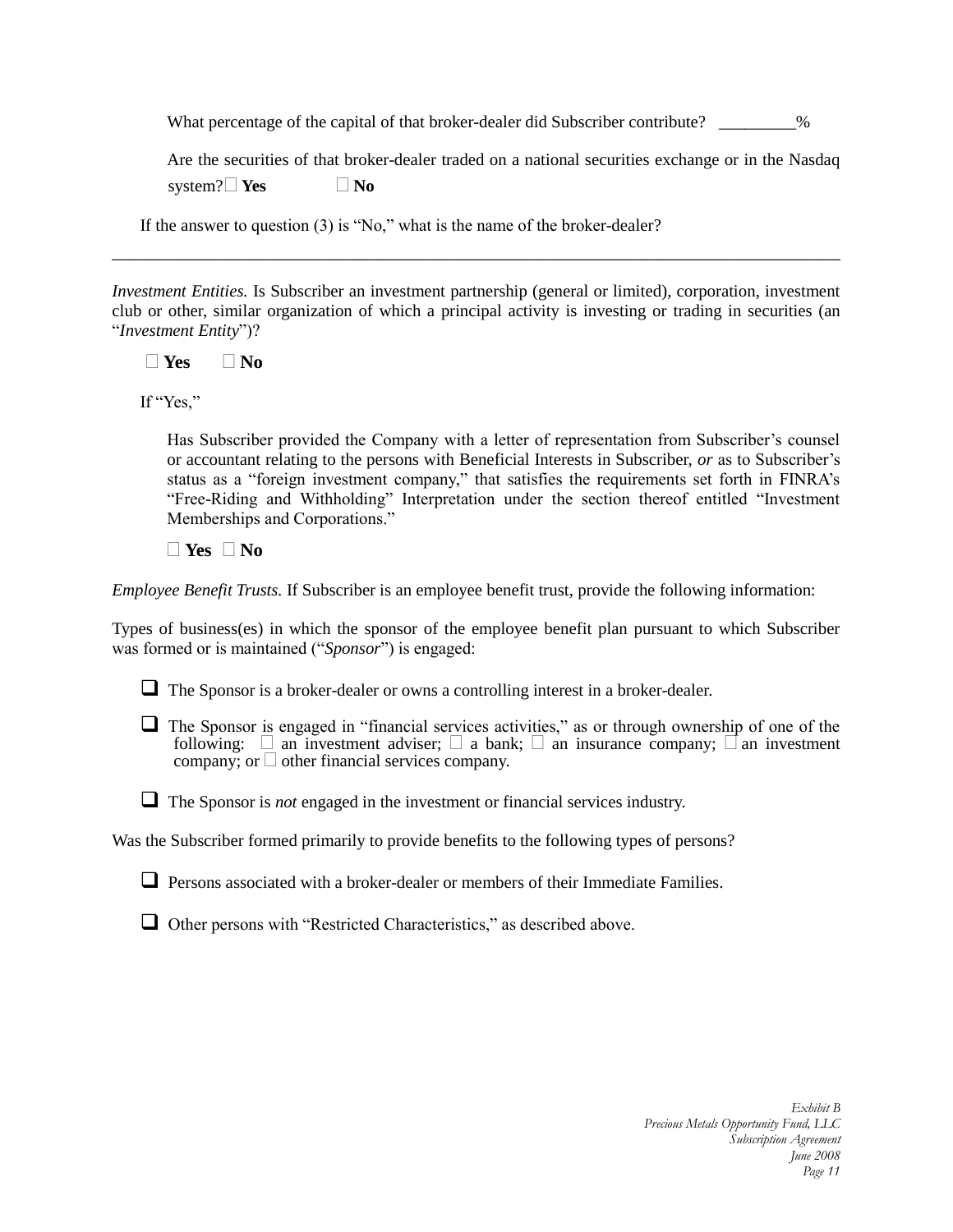# **INFORMATION TO DETERMINE WHETHER SUBSCRIBER MUST HAVE PURCHASER REPRESENTATIVE**

Subscriber, either alone or together with a "purchaser representative" (such as an investment adviser, attorney, accountant or other consultant), must have such knowledge and experience in financial and business matters that Subscriber can evaluate the merits and risks of this investment and protect the Subscriber's own interests in this investment. *Please check one box below*:

**NO PURCHASER REPRESENTATIVE.** Subscriber—without the assistance of any purchaser representative—has such knowledge and experience in financial and business matters that Subscriber can evaluate the merits and risks of this investment, make an informed investment decision and otherwise protect the Subscriber's interests in this transaction. Subscriber chooses not to engage any purchaser representative.

# **SKIPTHE REMAINDER OFTHIS SECTION IFYOU CHECKED THE BOX ABOVE.**

**PURCHASER REPRESENTATIVE DESIGNATED.** Subscriber will be relying on the advice of the purchaser representative identified below in evaluating the merits and risks of this investment. Subscriber should: (i) furnish the information requested below about Subscriber's purchaser representative; (ii) ask the purchaser representative to complete and sign a Purchaser Representative Questionnaire; (iii) sign the "Subscriber's Acknowledgement of Purchaser Representative" on the last page of the Purchaser Representative Questionnaire, after reviewing the completed Purchaser Representative Questionnaire; and (iv) deliver the Purchaser Representative Questionnaire to the Manager.

| Name of purchaser representative: |             |
|-----------------------------------|-------------|
| Firm:                             |             |
| Address:                          |             |
| Telephone:                        | Occupation: |

**ELIGIBILITY REQUIREMENTS OF PURCHASER REPRESENTATIVE:** As explained further in the Purchaser Representative Questionnaire, a person may not serve as Subscriber's purchaser representative if the person is being compensated by the Company (or certain related persons) for advising Subscriber in connection with this investment, or if the purchaser representative has certain present or past relationships with the Company (or certain related persons). In addition, the purchaser representative must have such knowledge and experience in financial and business matters that he or she, either alone or together with Subscriber, is capable of evaluating the merits and risks of Subscriber's prospective investment in the Company.

# **[SIGNATURE PAGE FOLLOWS IMMEDIATELY AFTER THIS PAGE]**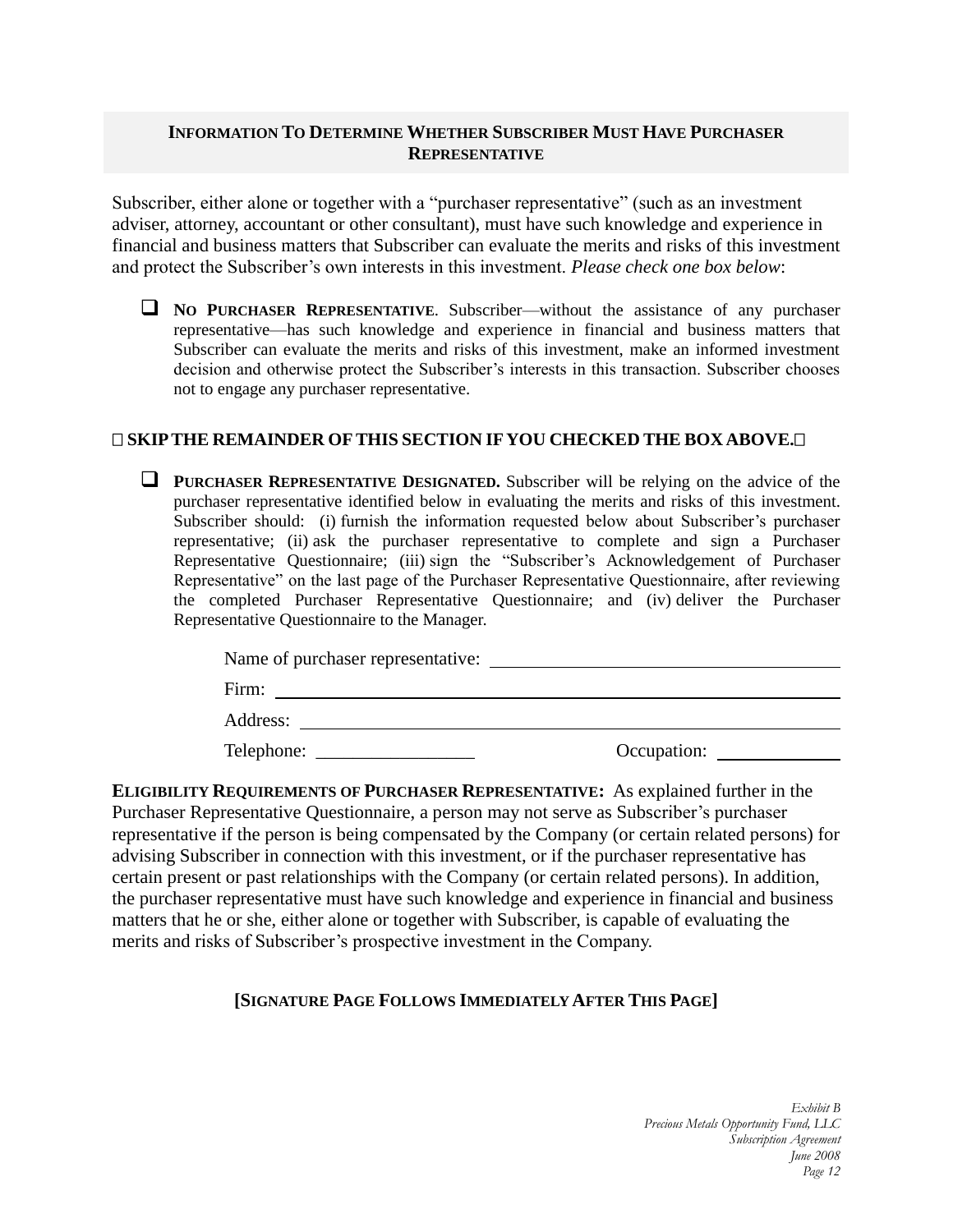**SUBSCRIPTION AMOUNT**: Subscriber hereby agrees to invest the following amount in a Limited Liability Company Class B Membership Interest:

**\$** 

Subscriber represents and warrants that the information provided above is true and correct in all material respects. By signing below, Subscriber agrees to become a Member of the Company under the terms and conditions of the Company's Operating Agreement (as amended through the date Subscriber executes this Questionnaire) and the "Terms and Conditions of Subscription Agreement," each of which is incorporated fully herein by this reference. Subscriber has received and read such Agreements. In addition, Subscriber agrees to deliver to the Manager, if requested, a copy of any documentation necessary to establish the authority of the person signing this document on behalf of Subscriber, *e.g.*, corporate articles of incorporation, bylaws, and authorizing resolutions; Company Agreement; operating agreement; or declaration of trust. Each person signing below represents and warrants that he or she has all requisite power and authority to execute this document (and through it, the Terms and Conditions of Subscription Agreement and the Company's Operating Agreement) on behalf of Subscriber.

## **SIGNATURE FOR INDIVIDUAL SUBSCRIBER:**

#### **SIGNATURE FOR PARTNERSHIP, CORPORATION, TRUST OR OTHER ENTITY SUBSCRIBER:**

| (Signature)                              | (Print Name of Subscriber)     |
|------------------------------------------|--------------------------------|
| (Print Name)                             | (Signature)                    |
| (Signature of Joint Subscriber, if any)  | (Print Name of Person Signing) |
| (Print Name of Joint Subscriber, if any) | (Title of Person Signing)      |

# **ACCEPTED**:

|         | <b>Golden Returns Management LLC</b> |
|---------|--------------------------------------|
| Manager |                                      |

By Date Learning and Date Learning and Date Learning and Date Learning and Date Learning and Date Learning and D

Its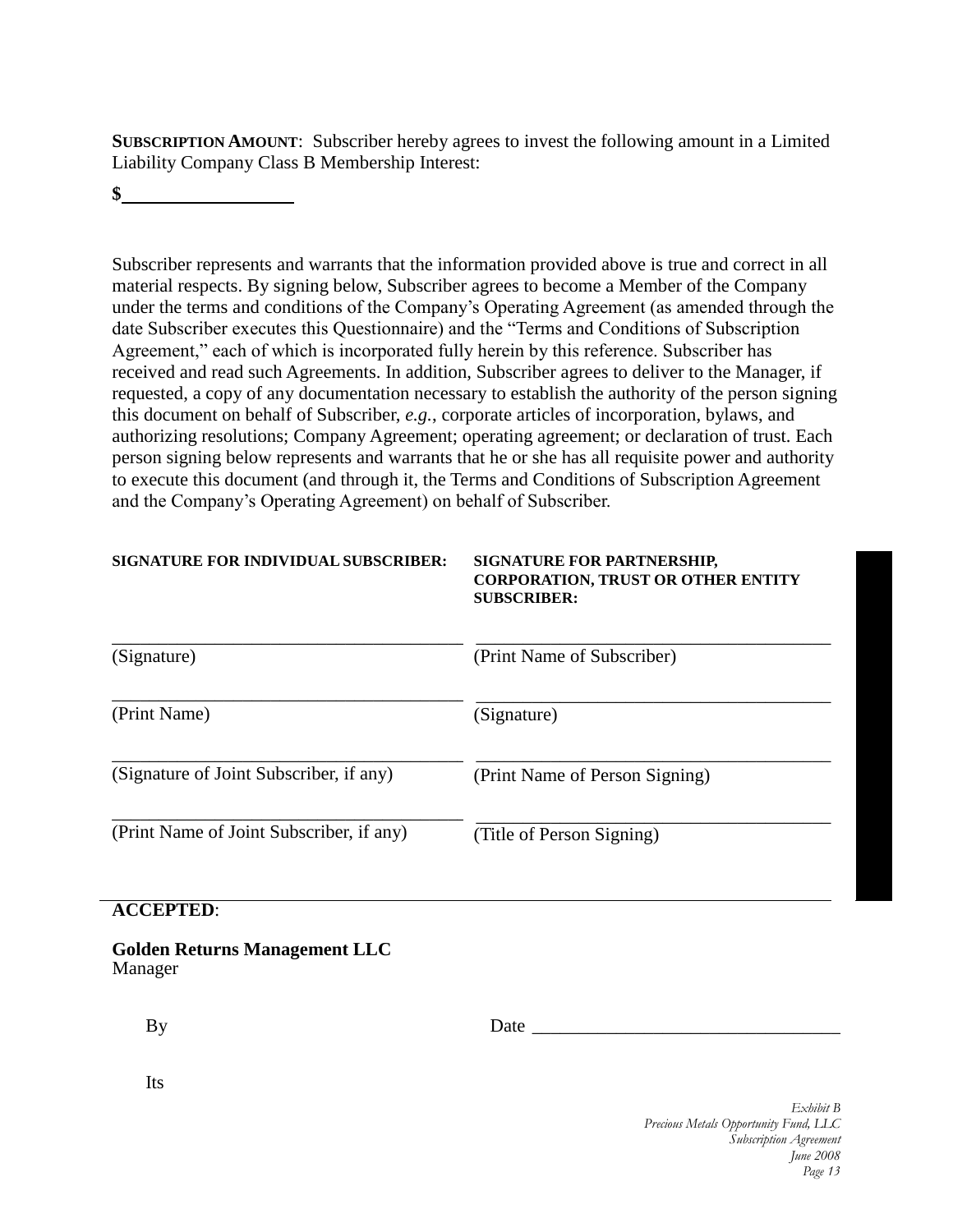# **THIS PAGE INTENTIONALLY LEFT BLANK**

{00527449 / 6}{00527449 *Exhibit B Precious Metals Opportunity Fund, LLC Subscription Agreement June 2008 Page 14*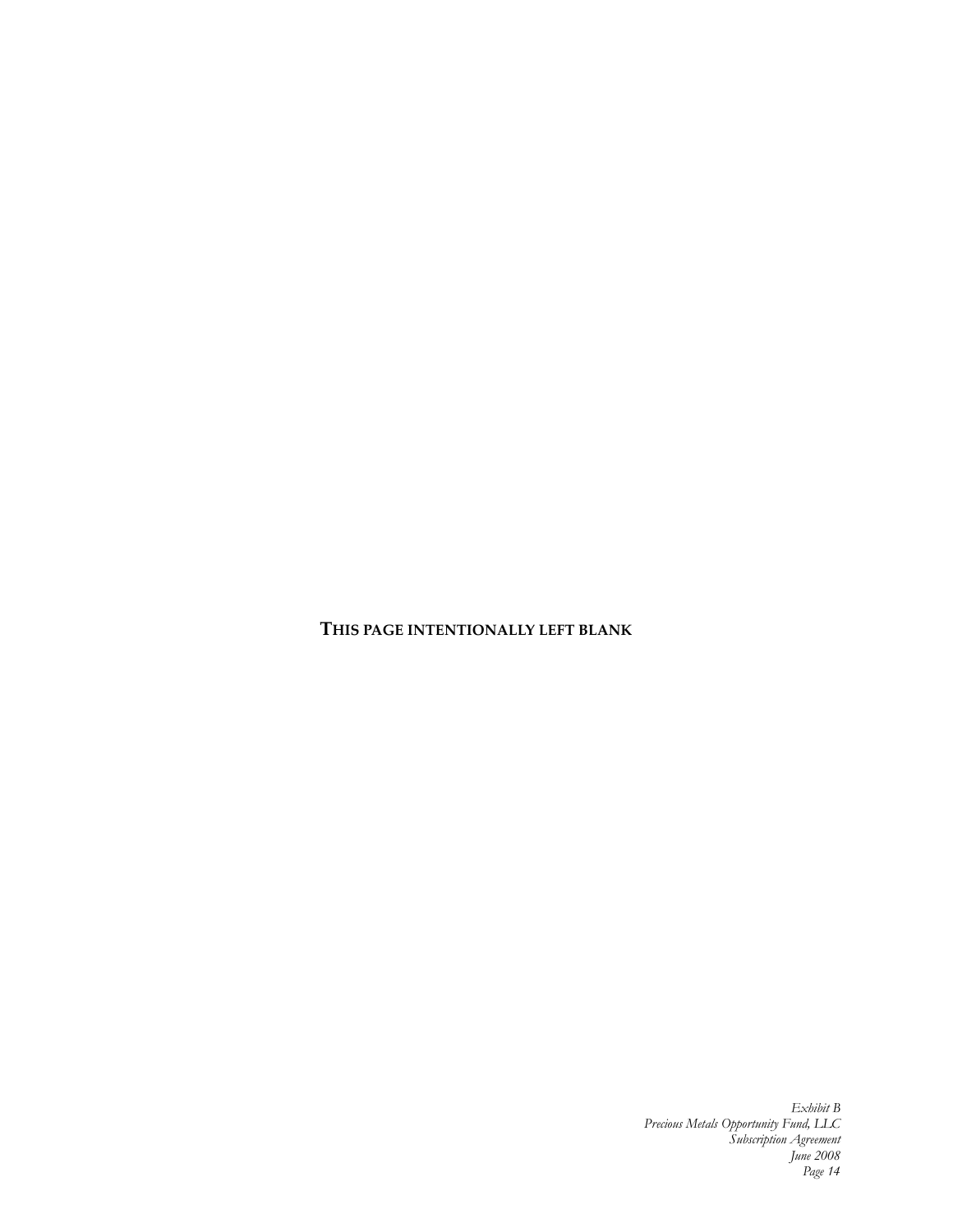# **PRECIOUS METALS OPPORTUNITY FUND LLC TERMS AND CONDITIONS OF SUBSCRIPTION AGREEMENT**

The following provisions, together with the Operating Agreement (*"Operating Agreement"*) of PRECIOUS METALS OPPORTUNITY FUND LLC (*"Company"*), are the terms and conditions on which investors in the Company subscribe for Limited Liability Company interests and apply to become Members in the Company. Each prospective investor in the Company accepts these terms and conditions by signing the signature page to such investor's Confidential Investor Questionnaire ("*Questionnaire*"). These terms and conditions are sometimes referred to, collectively with the Questionnaire, as the "*Subscription Agreement*."

**Agreement to Subscribe for Interests.** The undersigned ("*Subscriber*") hereby offers to purchase a Class B limited liability company membership interest ("*Interest*") in Precious Metals Opportunity Fund LLC, a Colorado limited liability company ("*Company*"), in the amount set forth on the signature page to the Subscriber's Questionnaire. Subscriber agrees that: (i) the Company's Manager, Golden Returns Management LLC ("*Manager*"), may reject Subscriber's offer to purchase an Interest for any reason; (ii) as of the date designated by the Manager when (if at all) the Manager accepts this Subscription Agreement and Subscriber's subscription funds on behalf of the Company, Subscriber shall become obligated under the terms and conditions of this document and of the Operating Agreement as a Member; and (iii) by executing the signature page of the Questionnaire, Subscriber agrees to be bound by those terms and conditions.

**Representations and Warranties.** Subscriber hereby represents and warrants as follows, with the understanding that the Company will rely on the accuracy of these representations to establish the eligibility of this offering for certain registration exemptions under federal and state securities laws, and to enable the Company to comply with certain other laws and regulations:

Interest Not Registered**.** Subscriber understands that the Company's offer and its sale to Subscriber of an Interest have not been registered under the Securities Act of 1933 (*"Securities Act"*), or registered or qualified under state securities laws, on the ground, among others, that Interests are being offered and sold in a transaction that does not involve any public offering within the meaning of Securities Act Section 4(2) and Rule 506 of Regulation D thereunder. Subscriber understands that no federal or state agency has passed on the merits or fairness of this investment.

Interest Acquired for Investment**.** Subscriber is acquiring the Interest with Subscriber's own funds and for Subscriber's own account (or for a designated custodial or trust account, if Subscriber is a custodian or trustee) for investment and not with a view to the distribution of any interest therein. No other person will own any part of Subscriber's Interest or have any right to acquire such a part.

Review of Offering Materials and Independent Advice. Subscriber has reviewed the Private Placement Memorandum (*"Memorandum"*) relating to the Company's Operating Agreement (*"Operating Agreement"*) and its exhibits (including the Operating Agreement) carefully and has discussed with Company representatives any questions Subscriber may have had as to such materials or the Company or the business, operations or financial condition of the Company or the Manager. Subscriber understands the risks of this investment, as described in the "Certain Risk Factors" section and other portions of the Memorandum, and the conflicts of interest to which the Manager will be subject. Subscriber has consulted with Subscriber's own legal, accounting, tax, investment and other advisors in connection with this investment, to the extent that Subscriber has deemed necessary.

> $$ *Precious Metals Opportunity Fund, LLC Subscription Agreement June 2008 Page 15*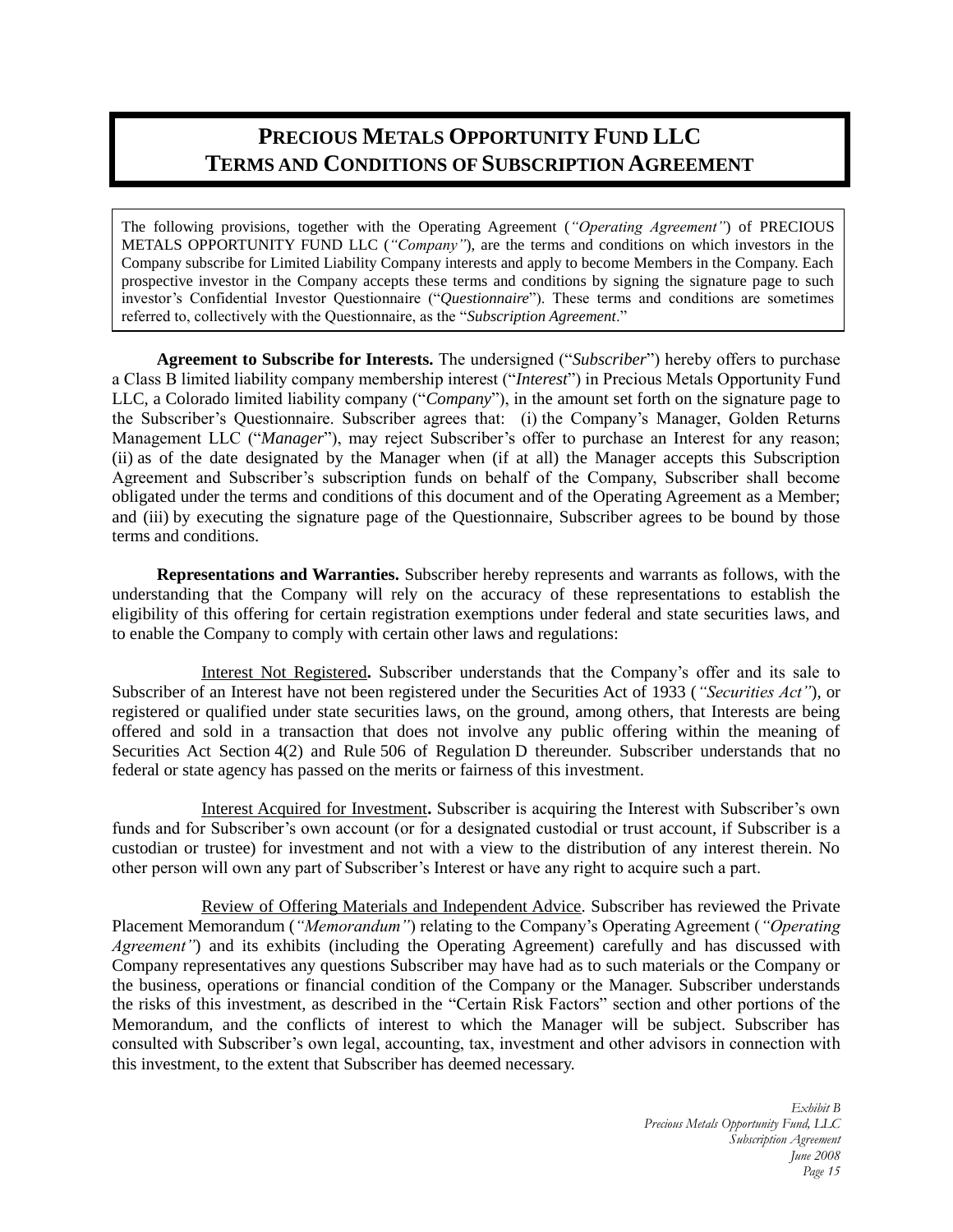Offer Made Privately. The Company's offer of Interests was privately communicated to Subscriber. At no time has Subscriber received information concerning this offering or the Company or the Manager from any newspaper, magazine, television or radio broadcast, leaflet or other advertisement, public promotional meeting or any other form of general advertising or general solicitation.

Subscriber Able to Bear Risks and Protect Own Interests. Subscriber is able to bear the economic risks associated with this investment, including the likelihood that this investment will not generate current income or distributions even if the Company is successful, and the possibility that some or all of the amount invested will be lost if the Company is not successful.

Representations of Entity Subscribers. If Subscriber is an entity, then:

- Subscriber has or will have substantial business activities or investments other than its investment in the Company and was not specifically formed for the purpose of purchasing Interests;
- less than 40% of Subscriber's assets will be invested in the Company;
- under Subscriber's governing documents and in practice, Subscriber's investment decisions are based on the investment objectives of Subscriber and its owners generally, not on the particular investment objectives of any one or more of its owners; and
- under Subscriber's governing documents and in practice, the participation of each owner of Subscriber in each investment made by Subscriber is based on the owners' ownership percentages or on some other allocation provision that: (i) does not result in varying levels of participation among owners based on the nature, amount or other characteristics of a particular investment; and (ii) cannot be varied for particular investments made by Subscriber as a result of any election or other decision by any such owner in connection with a particular investment, any exercise of judgment or discretion made by Subscriber's investment decision-maker(s) in connection with a particular investment, or any other reason.

Authority. Subscriber is duly authorized to enter into this Subscription Agreement (including the power of attorney granted herein), and the person signing this Subscription Agreement on behalf of Subscriber is authorized to do so, under all applicable governing documents, *e.g.*, the Operating Agreement, trust instrument, pension plan, certificate of incorporation, bylaws or operating agreement. Each individual who may participate in Subscriber's investment decision is over 21 years of age (or the age of majority in such individual's state of residence). This Subscription Agreement constitutes a legal, valid and binding agreement of Subscriber enforceable against Subscriber in accordance with its terms.

Taxpayer Identification Number; No Backup Withholding; Not a Foreign Entity. Under penalty of perjury, Subscriber certifies that the taxpayer identification number being supplied herewith by Subscriber is Subscriber's correct taxpayer identification number and that Subscriber is not subject to backup withholding under Code Section  $3406(a)(1)(c)$ . If Subscriber is an entity, then: (i) Subscriber is not a foreign corporation, foreign Membership, foreign trust or foreign estate, as those terms are defined in the Code and Regulations thereunder; and (ii) if Subscriber hereafter becomes such a foreign entity, Subscriber shall notify the Manager within 60 days thereafter.

**Transfer Restrictions.** Subscriber understands that, except to the extent withdrawals are permitted